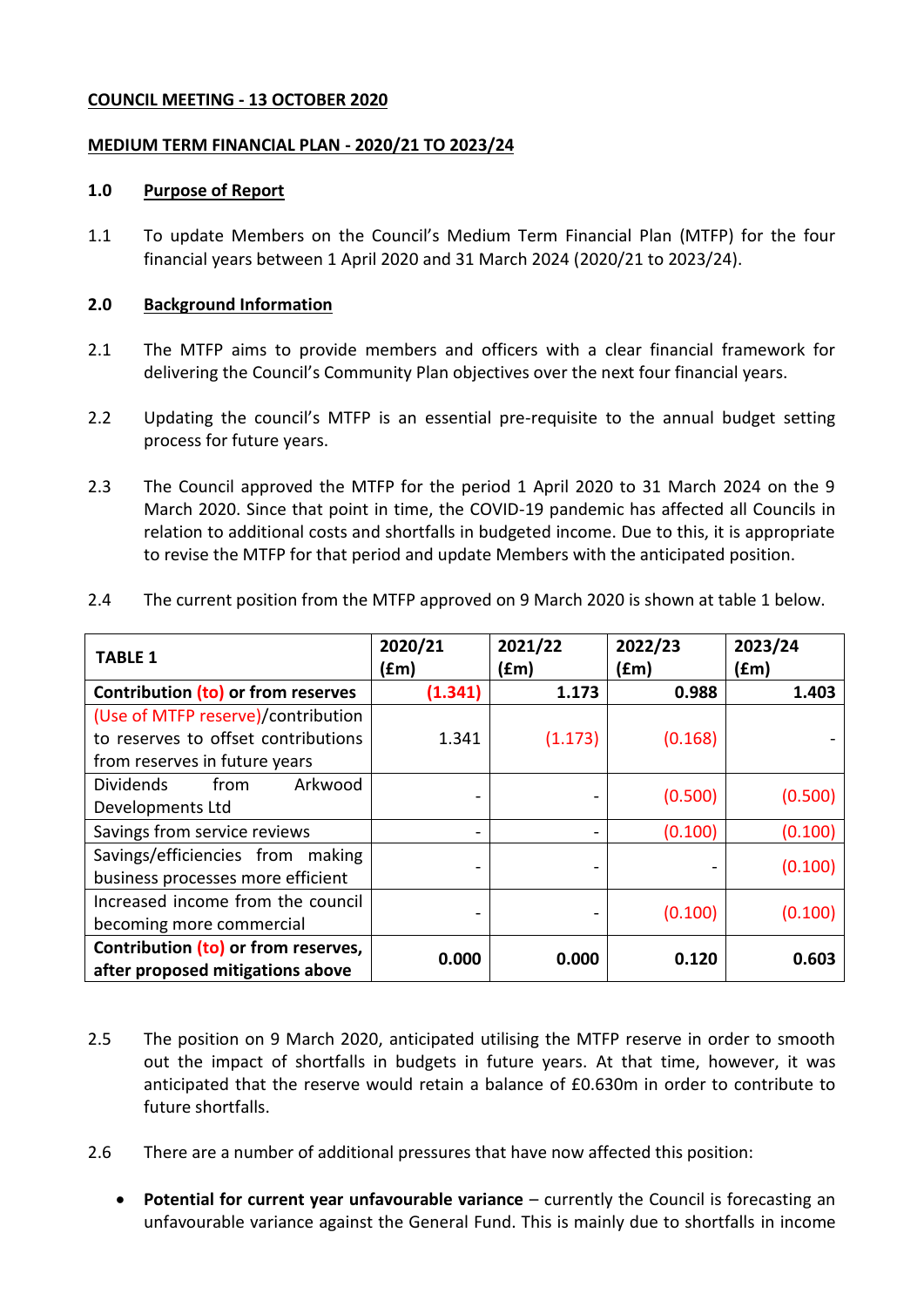generation as a direct result of Covid-19. The Council is anticipating being able to claim a proportion of this lost income back from the Government through the Income Compensation Scheme. This scheme however, specifically excludes the recovery of items such as rental income at industrial estates/the Beacon/the Buttermarket or any commercial income such as interest on investments. It is forecast that the outturn position may require a contribution from reserves of circa £0.600m.

- **Erosion of fees and charges base** As a result of the reduction in fees and charges seen during this financial year consumers' habits may have permanently changed, for instance shoppers may have moved to an online mode of purchase, removing the requirement to park within the Councils' car park. This will potentially reduce income budgets for the foreseeable future. It is estimated that this could result in a reduction in income of around £0.500m during the first year ( 2021/22) and £0.300m in subsequent years.
- **Additional Covid related costs** As further announcements come from Central Government regarding restrictions due to Covid, it is anticipated that there will be a requirement for additional costs of running services in future years. Certainly there will be requirements for additional cleaning regimes compared with the original budget that was proposed. An additional £0.200m has been added to the MTFP for the 2021/22 to allow for this.
- **Future pay awards** The previous MTFP assumed a 2% increase year on year for annual pay awards for staff. The pay award for the 20/21 financial year was finalised during August 2020 at 2.75%. By applying this revised increase year on year, adds another £0.140m annually into the MTFP.
- **Arkwood Dividends** COVID and the delay in obtaining planning approval for development of the company's first site has resulted in a delay in the timeline for the development. The date of the forecast dividend receipts from the company has therefore been moved back by a year for both 2022/23 and 2023/24. This has the effect of moving £0.500m out of the original MTFP window.
- 2.7 Compounding the issues identified above there are a number of known unknowns that the Council must consider as these will have an influence on the MTFP, but at this stage the impact is unknown:
	- **Impact on the Collection Fund in the current financial year** The impact of this is difficult to quantify until the end of the Governments furlough scheme. Should job losses occur based on commentators' predictions, this will affect the collection rate of both Council Tax and Business Rates. Rises in unemployment will bring increases in Local Council Tax Support (LCTS) for which this reduces the overall Council Tax collectible.
	- **Impact on both Council Tax and Business Rates baseline** As above in that, the Council Tax base will be eroded by increases in LCTS. Where business unfortunately have to close, this will erode the base of businesses for which business rates are chargeable.
	- **Future level of support for Business Rates** There are a number of reliefs now that businesses can receive as part of the Business Rates system. With the extended retail relief announced for the current financial year 63.4% of the Councils' Business Rates baseline is now funded through s31 grant. This leaves £26.9m of collectable debt after all reliefs have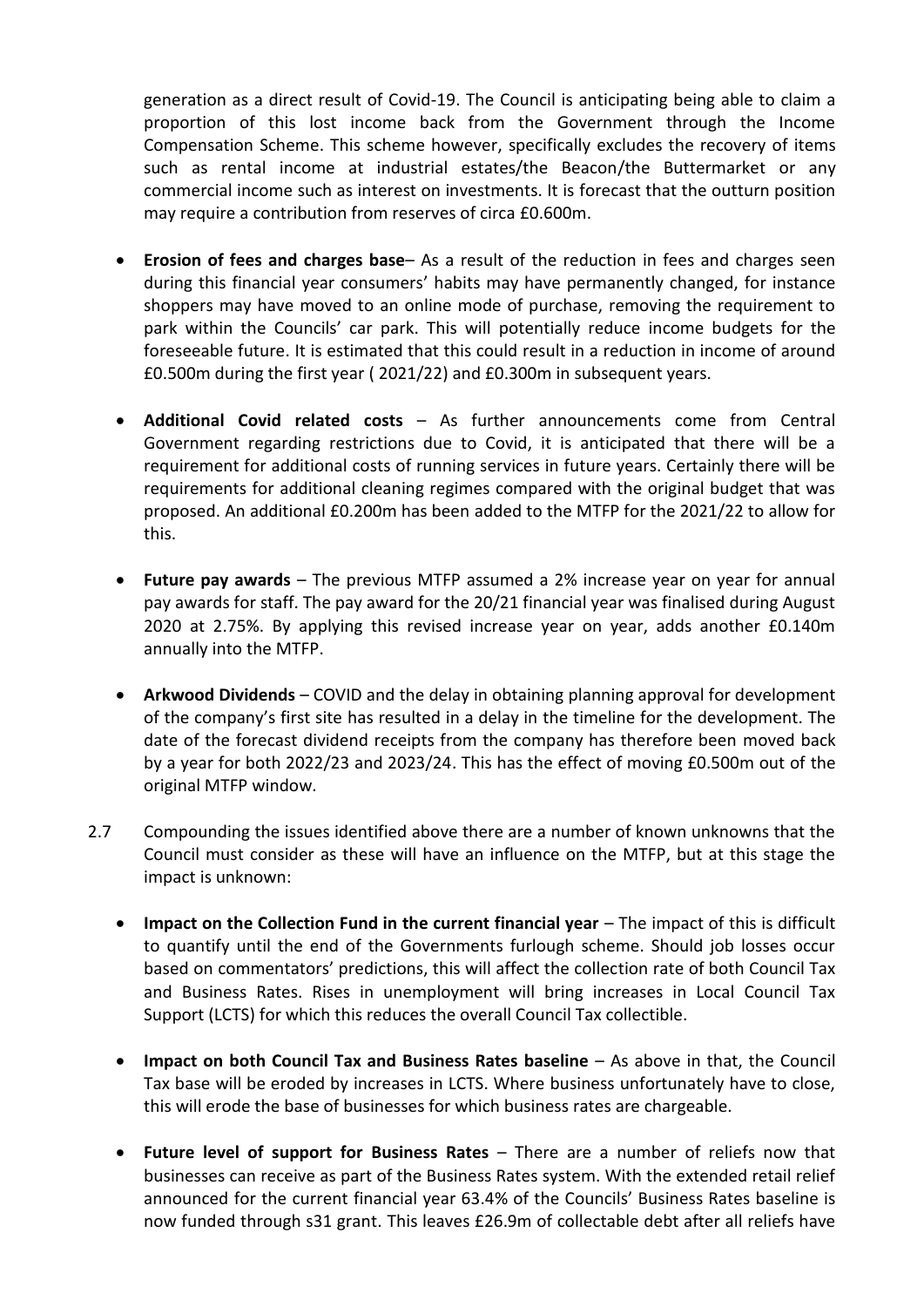been applied, of which 53.7% is attributable to 5 hereditaments. The length of time that social distancing is needed within communities will impact businesses ability to trade, and therefore support through reliefs for Business Rates will play an important role in the survival of businesses over the medium term.

- **Overall level of support within the Local Government Finance Settlement (LGFS)** It is anticipated that the LGFS will be a one year only settlement for the coming year due to the current uncertainty around public spending. With local government barring a large brunt of the front facing services dealing with the pandemic through additional expenditure and the indirect consequence of the pandemic in lost income, Government support through the next financial year will be imperative for the sector through the LGFS.
- **Trigger level for Council Tax referendum** Each year through the LGFS Government publish a set of principles regarding the level of Council Tax increase prior to a referendum. Increasing this beyond the average levels seen previously could be a mechanism that the Government utilise in order for local decisions to be made to mitigate any shortfall in budget.
- **Size and shape of the economic recovery** The way in which the economy recovers from this will impact on the funding of public services through a variety of means. Taxation through Business Rates yield will be affected should the base erode, but also should consumer habits change, the infrastructure around the economy may also need to change.

# **3.0 Proposals**

3.1 Taking all of the above issues into account, the MTFP has been revised, to include all quantifiable amounts, in order to assess the potential impact on the Council's budget over the medium term:

|                                               | 2020/21 | 2021/22 | 2022/23 | 2023/24 |
|-----------------------------------------------|---------|---------|---------|---------|
|                                               | (£m)    | f(m)    | (£m)    | (fm)    |
| Identified (contribution)/shortfall           | (1.341) | 1.173   | 0.287   | 0.603   |
| Usage of other reserves                       | (0.343) | (0.142) | (0.110) | (0.095) |
| Anticipated 2020/21 budget<br>shortfall       | 0.600   |         |         |         |
| <b>Additional COVID related costs</b>         |         | 0.200   |         |         |
| Pay award                                     | 0.100   | 0.140   | 0.140   | 0.140   |
| Reduction in Fees and Charges                 |         | 0.500   | 0.300   | 0.300   |
| Additional investment in ICT                  |         | 0.050   | 0.050   | 0.050   |
| Use of Council Tax Collection fund<br>surplus |         | (0.475) |         |         |
| Profile Arkwood Dividend into<br>2024/25      |         |         | 0.500   |         |
| Contribution (to)/from MTFP<br>Reserve        | (0.984) | 1.446   | 1.167   | 0.998   |
| <b>Balance on MTFP Reserve</b>                | (2.343) | (0.898) | 0.270   | 1.268   |